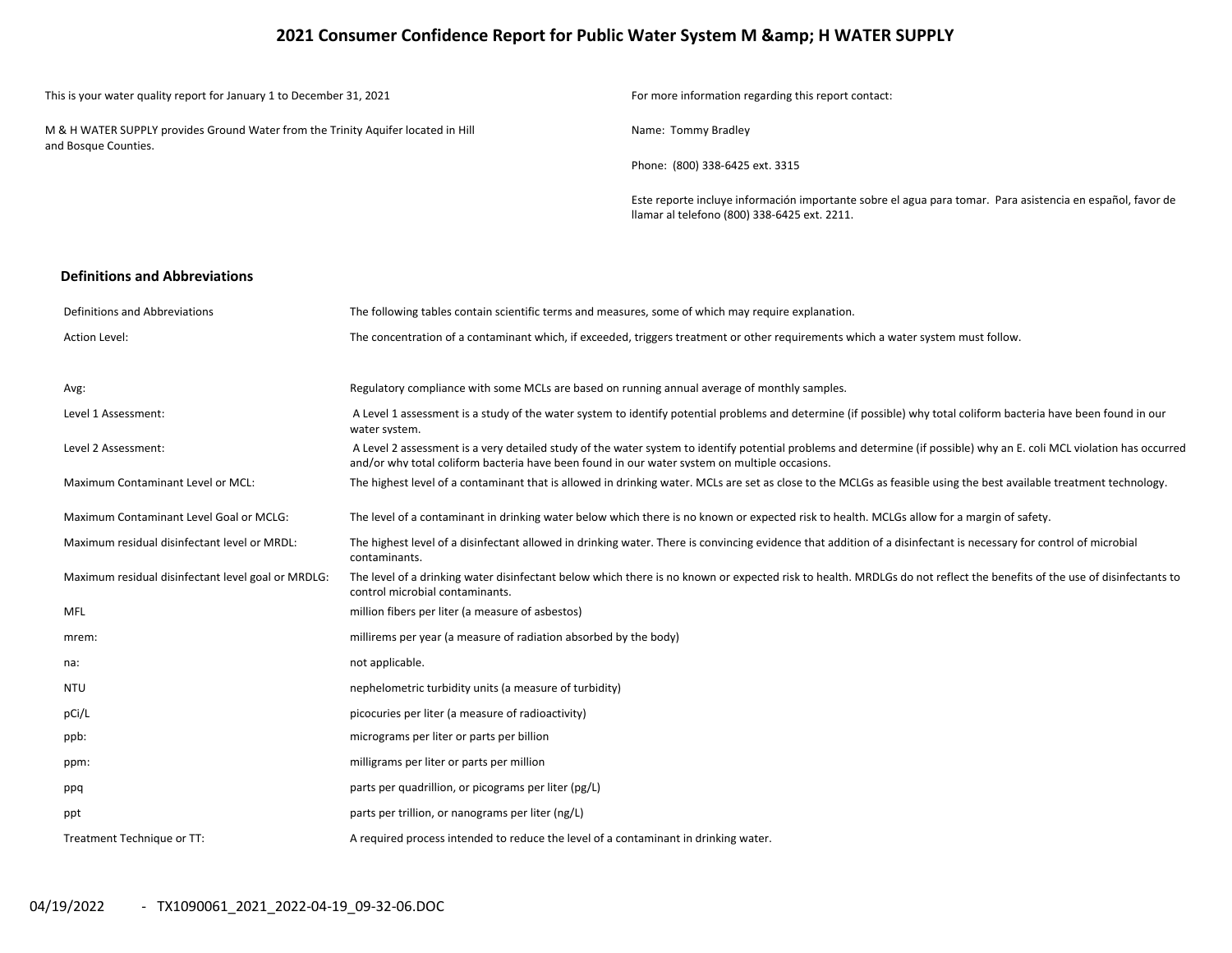## **Information about your Drinking Water**

The sources of drinking water (both tap water and bottled water) include rivers, lakes, streams, ponds, reservoirs, springs, and wells. As water travels over the surface of the land or through the ground, it dissolves naturally‐occurring minerals and, in some cases, radioactive material, and can pick up substances resulting from the presence of animals or from human activity.

Drinking water, including bottled water, may reasonably be expected to contain at least small amounts of some contaminants. The presence of contaminants does not necessarily indicate that water poses <sup>a</sup> health risk. More information about contaminants and potential health effects can be obtained by calling the EPAs Safe Drinking Water Hotline at (800) 426‐4791.

Contaminants that may be present in source water include:

‐ Microbial contaminants, such as viruses and bacteria, which may come from sewage treatment plants, septic systems, agricultural livestock operations, and wildlife.

‐ Inorganic contaminants, such as salts and metals, which can be naturally‐occurring or result from urban storm water runoff, industrial or domestic wastewater discharges, oil and gas production, mining, or farming.

‐ Pesticides and herbicides, which may come from <sup>a</sup> variety of sources such as agriculture, urban storm water runoff, and residential uses.

‐ Organic chemical contaminants, including synthetic and volatile organic chemicals, which are by‐products of industrial processes and petroleum production, and can also come from gas stations, urban storm water runoff, and septic systems.

‐ Radioactive contaminants, which can be naturally‐occurring or be the result of oil and gas production and mining activities.

In order to ensure that tap water is safe to drink, EPA prescribes regulations which limit the amount of certain contaminants in water provided by public water systems. FDA regulations establish limits for contaminants in bottled water which must provide the same protection for public health.

Contaminants may be found in drinking water that may cause taste, color, or odor problems. These types of problems are not necessarily causes for health concerns. For more information on taste, odor, or color of drinking water, please contact the system's business office.

You may be more vulnerable than the general population to certain microbial contaminants, such as Cryptosporidium, in drinking water. Infants, some elderly, or immunocompromised persons such as those undergoing chemotherapy for cancer; persons who have undergone organ transplants; those who are undergoing treatment with steroids; and people with HIV/AIDS or other immune system disorders, can be particularly at risk from infections. You should seek advice about drinking water from your physician or health care providers. Additional guidelines on appropriate means to lessen the risk of infection by Cryptosporidium are available from the Safe Drinking Water Dte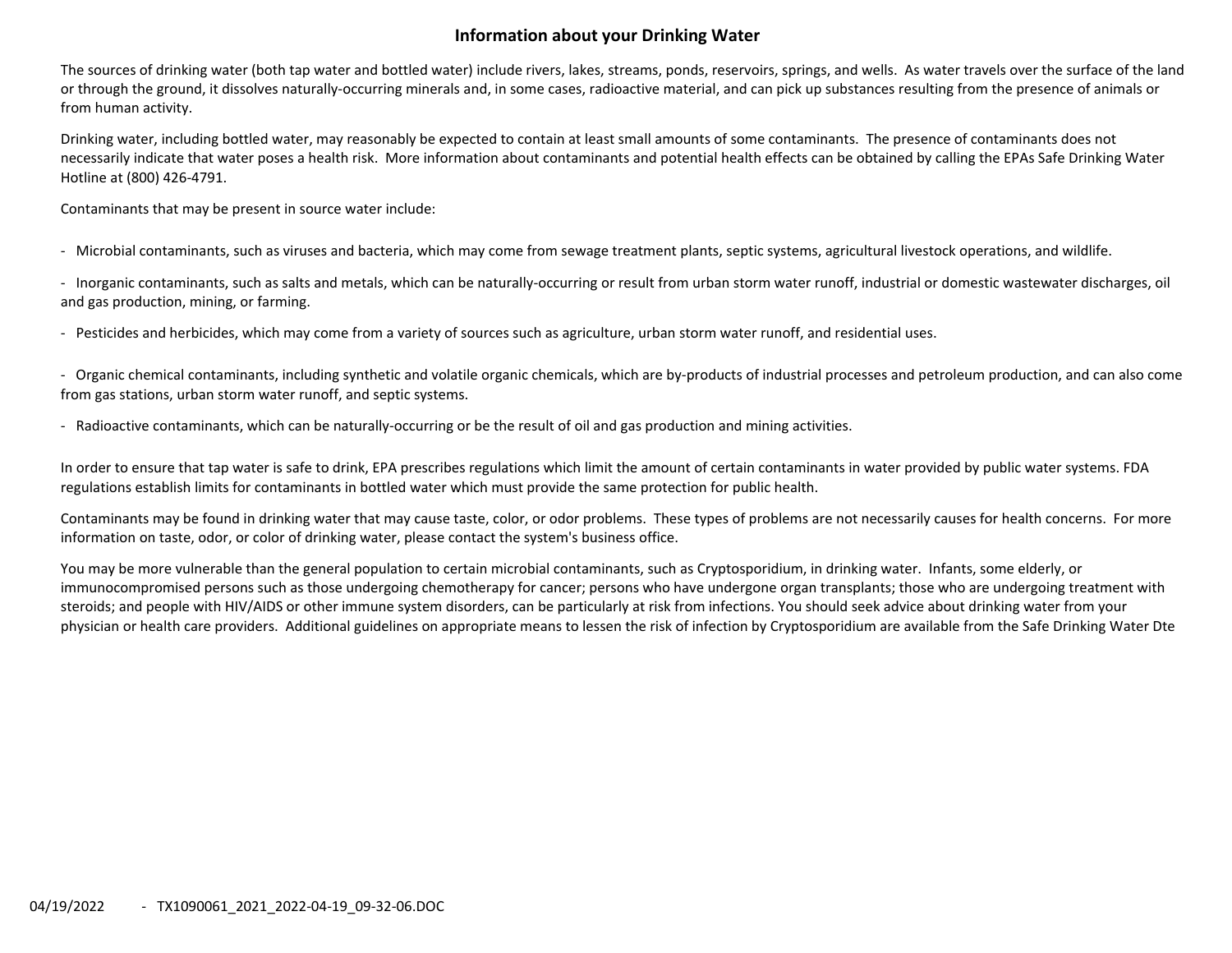If present, elevated levels of lead can cause serious health problems, especially for pregnant women and young children. Lead in drinking water is primarily from materials and components associated with service lines and home plumbing. We are responsible for providing high quality drinking water, but we cannot control the variety of materials used in plumbing components. When your water has been sitting for several hours, you can minimize the potential for lead exposure by flushing your tap for 30 seconds to 2 minutes before using water for drinking or cooking. If you are concerned about lead in your water, you may wish to have your water tested. Information on lead in drinking water, testing methods, and steps you can take to minimize exposure is available from the Safe Drinking Water Hotline or at http://www.epa.gov/safewater/lead.

#### **Public Participation Opportunities**

Date: August 1, 2022 Time: 10:00 a.m. Location: HILCO United Services, 4581 FM 933, Whitney, TX 76692

### **Information about Source Water**

| <b>Water System Detail Information</b> |  |             |                                 |                |              |                              |                         |  |  |  |  |  |
|----------------------------------------|--|-------------|---------------------------------|----------------|--------------|------------------------------|-------------------------|--|--|--|--|--|
| Water System No.:                      |  | TX1090061   |                                 | $\mathsf{C}$   |              |                              |                         |  |  |  |  |  |
| Water System Name:                     |  |             | M & H WATER SUPPLY              | GW             |              |                              |                         |  |  |  |  |  |
| Principal County Served:               |  | <b>HILL</b> |                                 |                |              | <b>System Status:</b>        | $\overline{A}$          |  |  |  |  |  |
| Principal City Served:                 |  |             |                                 |                |              | <b>Activity Date:</b>        | $01 - 01 - 1913$        |  |  |  |  |  |
|                                        |  |             |                                 |                |              |                              |                         |  |  |  |  |  |
| <b>MP Begin Date</b>                   |  | <b>Type</b> | # Samples                       | <b>Measure</b> | <b>Units</b> | <b>Analyte Code/Name</b>     | <b>Last Sample Date</b> |  |  |  |  |  |
| 01-01-2019<br>12-31-2021               |  | 90%         | 5                               | 0.078          | MG/L         | <b>CU90 - COPPER SUMMARY</b> | 08-10-2021              |  |  |  |  |  |
| 01-01-2019<br>12-31-2021               |  | AL          | <b>0</b> Exceeding Action Level |                |              | <b>CU90 - COPPER SUMMARY</b> |                         |  |  |  |  |  |
| 01-01-2019<br>12-31-2021               |  | AL          | 0 Exceeding Action Level        |                |              | PB90 - LEAD SUMMARY          |                         |  |  |  |  |  |
| $01 - 01 - 2019$<br>12-31-2021         |  | 90%         | 5                               | $\overline{0}$ | MG/L         | PB90 - LEAD SUMMARY          | 08-10-2021              |  |  |  |  |  |
| $01-01-2016$<br>12-31-2018             |  | 90%         | 5                               | 0.01           | MG/L         | <b>CU90 - COPPER SUMMARY</b> | 08-08-2018              |  |  |  |  |  |
| 01-01-2016<br>12-31-2018               |  | AL          | 0 Exceeding Action Level        |                |              | <b>CU90 - COPPER SUMMARY</b> |                         |  |  |  |  |  |
| $01 - 01 - 2016$<br>12-31-2018         |  | 90%         | 5                               | $\mathbf{0}$   | MG/L         | PB90 - LEAD SUMMARY          | 08-08-2018              |  |  |  |  |  |
| $01-01-2016$<br>12-31-2018             |  | AL          | 0 Exceeding Action Level        |                |              | PB90 - LEAD SUMMARY          |                         |  |  |  |  |  |
| $01-01-2015$<br>12-31-2015             |  | AL          | 0 Exceeding Action Level        |                |              | <b>CU90 - COPPER SUMMARY</b> |                         |  |  |  |  |  |
| $01 - 01 - 2015$                       |  | 90%         | 5                               | 0.046          | MG/L         | <b>CU90 - COPPER SUMMARY</b> | $09 - 15 - 2015$        |  |  |  |  |  |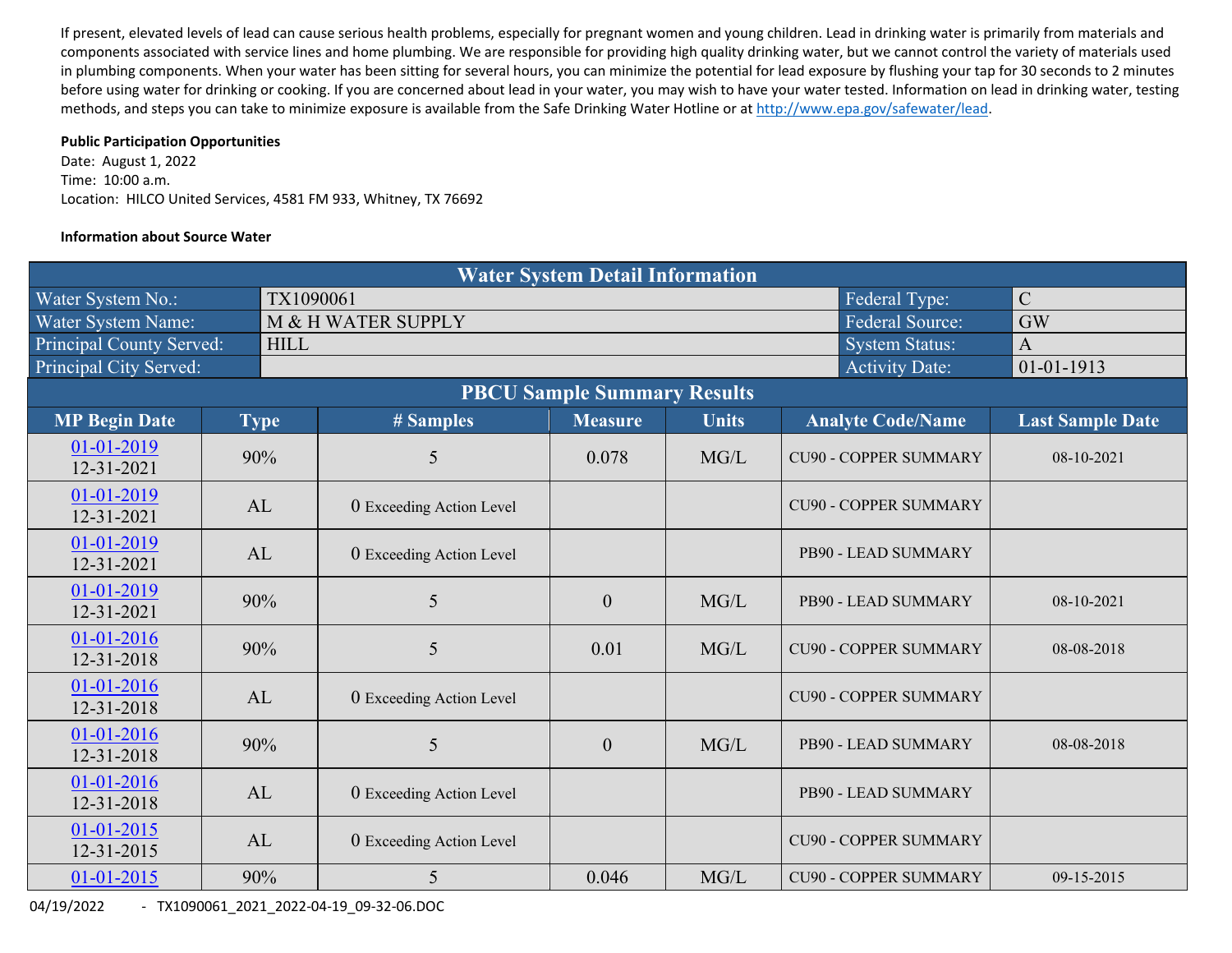| $12 - 31 - 2015$                     |     |                          |                  |      |                              |                  |
|--------------------------------------|-----|--------------------------|------------------|------|------------------------------|------------------|
| $01 - 01 - 2015$<br>$12 - 31 - 2015$ | 90% |                          | $\boldsymbol{0}$ | MG/L | PB90 - LEAD SUMMARY          | $09-15-2015$     |
| $01 - 01 - 2015$<br>12-31-2015       | AL  | 0 Exceeding Action Level |                  |      | PB90 - LEAD SUMMARY          |                  |
| $01 - 01 - 2002$<br>$12 - 31 - 2010$ | 90% |                          | 0.0317           | MG/L | <b>CU90 - COPPER SUMMARY</b> | 09-21-2009       |
| 01-01-2002<br>$12 - 31 - 2010$       | AL  | 0 Exceeding Action Level |                  |      | <b>CU90 - COPPER SUMMARY</b> |                  |
| $01 - 01 - 2002$<br>$12 - 31 - 2010$ | 90% |                          | 0.000386         | MG/L | PB90 - LEAD SUMMARY          | $09 - 21 - 2009$ |
| $01 - 01 - 2002$<br>$12 - 31 - 2010$ | AL  | 0 Exceeding Action Level |                  |      | PB90 - LEAD SUMMARY          |                  |

TCEQ completed an assessment of your source water, and results indicate that our sources have a low susceptibility to contaminants. The sampling requirements for your water system is based on this susceptibility and previous sample data. Any detections of these contaminants will be found in this Consumer Confidence Report. For more information on source water assessments and protection efforts at our system contact Tommy Bradley at (800) 338‐6425 ext. 3315.

| Lead and Copper | Date Sampled | <b>MCLG</b> | <b>Action Level (AL)</b> | 90th Percentile | # Sites Over AL | <b>Units</b> | <b>Violation</b> | <b>Likely Source of Contamination</b>                                                                         |
|-----------------|--------------|-------------|--------------------------|-----------------|-----------------|--------------|------------------|---------------------------------------------------------------------------------------------------------------|
| <b>Copper</b>   | 2021         | 1.3         | L.J                      | 0.078           |                 | ppm          | N                | Erosion of natural deposits; Leaching from wood<br>preservatives; Corrosion of household plumbing<br>systems. |

# **2021 Water Quality Test Results**

| Disinfection By-Products     | <b>Collection Date</b> | <b>Highest Level</b><br><b>Detected</b> | <b>Range of Individual</b><br><b>Samples</b> | <b>MCLG</b>              | <b>MCL</b> | <b>Units</b> | <b>Violation</b> | <b>Likely Source of Contamination</b>      |
|------------------------------|------------------------|-----------------------------------------|----------------------------------------------|--------------------------|------------|--------------|------------------|--------------------------------------------|
| Total Trihalomethanes (TTHM) | 09/18/2019             | 3.76                                    | $3.76 - 3.76$                                | No goal for the<br>total | 80         | ppb          |                  | By-product of drinking water disinfection. |

| <b>Inorganic Contaminants</b> | <b>Collection Date</b> | <b>Highest Level</b><br><b>Detected</b> | <b>Range of Individual</b><br><b>Samples</b> | <b>MCLG</b> | <b>MCL</b> | Units | <b>Violation</b> | <b>Likely Source of Contamination</b>                                                          |
|-------------------------------|------------------------|-----------------------------------------|----------------------------------------------|-------------|------------|-------|------------------|------------------------------------------------------------------------------------------------|
| Barium                        | 12/05/2019             | 0.044                                   | $0.044 - 0.044$                              |             |            | ppm   |                  | Discharge of drilling wastes; Discharge from metal<br>refineries; Erosion of natural deposits. |